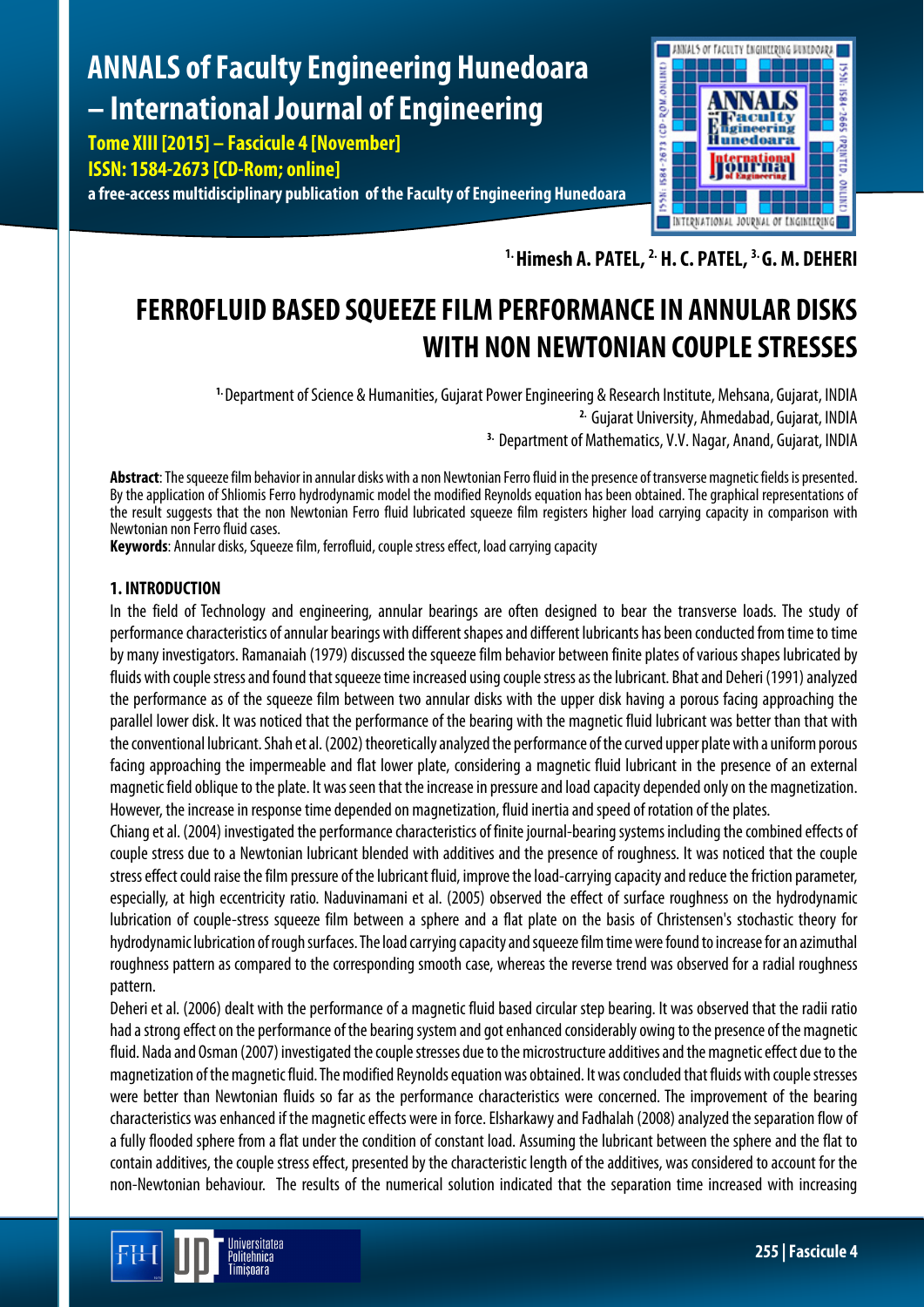characteristic length of the additives. It was also found that the additive characteristic length had negligible effect on the thickness of the lubricant film at the separation point.

Deheri et al. (2011) analyzed the performance of magnetic fluid based squeeze film between transversely rough curved annular plates by embarking on a comparative study of the geometrical structure of the curved annular plates. It was manifest that magnetic fluid lubrication of squeeze film enhanced the performance of the bearing system; as compared to that of conventional lubricant based squeeze film. Shimpi and Deheri (2012) investigated the behavior of a magnetic fluid based squeeze film between rotating transversely rough porous annular plates incorporating elastic deformation effect. It was revealed that the negative effect of porosity, deformation and standard deviation could be minimized up to certain extent by the positive effect of the magnetic fluid lubricant in the case of negatively skewed roughness. Basti (2013) studied the combined effects of couple stresses and surface roughness patterns on the squeeze film characteristics of curved annular plates.

Lin et al. (2013) observed the behaviour of a squeeze film in parallel circular disks with a non Newtonian ferrofluid in the presence of a transverse magnetic field. It was found that the non Newtonian ferrofluid lubricated squeeze films provided a higher load capacity and lengthened the approaching time. Patel and Deheri (2013) analyzed the performance of a ferrofluid based squeeze film in rotating rough curved circular plates resorting to Shliomis model. It was seen that Shliomis model based ferrofluid lubrication was relatively better as compared to the Neuringer – Rosensweig model for magnetic fluid lubrication of rough curved circular plates. Furthermore, the adverse effect of roughness could be reduced considerably at least in the case of negatively skewed roughness with a suitable choice of curvature parameters. Patel and Deheri (2014) discussed the effect of Shliomis model based ferrofluid lubrication on the squeeze film between curved rough annular plates with comparison between two different porous structures. It was found that the adverse effect of transverse roughness could be minimized by the positive effect of magnetization in the case of negatively skewed roughness. Patel et al. [2014] analyzed the effect of transverse surface roughness on the performance of a squeeze film in parallel circular disks with non-Newtonian ferrofluid under the presence of a transverse magnetic field. The results established that

the transverse surface roughness significantly influenced the squeeze film performance. It was established that the adverse effect of surface roughness under suitable conditions got reduced due to the positive effect of non-Newtonian ferrofluid lubrication.

Here, it has been thought proper to study the non-Newtonian couple stress effect on an annular squeeze film under the presence of a magnetic fluid lubricant.

## **2. ANALYSIS**

The configuration of the bearing system is shown below. It consists of two parallel annular disks each of inner radius  $r_i$  and outer radius  $r_o$  .

The upper disk approaches the lower one with a squeezing velocity – *dh*/*dt*.



**Figure1**.Geometry of cross section of annular bearing

The ferro-hydrodynamic model of Shliomis (1972,1974) is taken in to consideration. Following the analysis of Lin et al. (2013) the modified Reynolds equation governing the pressure distribution for the performance of a ferrofluid lubricated squeeze film in annular disks with non-Newtonian couple stress effect is obtained as

$$
f(h, l_c, \emptyset, \tau) \frac{1}{r} \frac{d}{dr} \left\{ r \frac{dp}{dr} \right\} = 12 \eta_0 (1 + \tau) (1 + 2.5 \emptyset) \frac{dh}{dt}
$$
 (1)

Squeezing

where,

$$
f(h, lc, \emptyset, \tau) = h^3 - 12 \frac{l_c^2}{(1+\tau)(1+2.5\emptyset)} h + 24 \frac{l_c^3}{(1+\tau)^{3/2}(1+2.5\emptyset)^{3/2}} \tanh(\frac{\sqrt{(1+\tau)(1+2.5\emptyset)}}{2l_c}h)
$$

Introducing the dimension less quantities and solving the equation (1) with the boundary conditions,

$$
r^* = \frac{r}{r_0}, P^* = \frac{ph_0^3}{\eta_0 r_0^2 \left(\frac{dh}{dt}\right)}, h^* = \frac{h}{h_0}, f^* = \frac{f}{h_0^3}
$$
 (2)

 $p = 0$  at  $r = r_i, r = r_0$ 

the expression for non-dimensional pressure distribution is obtained as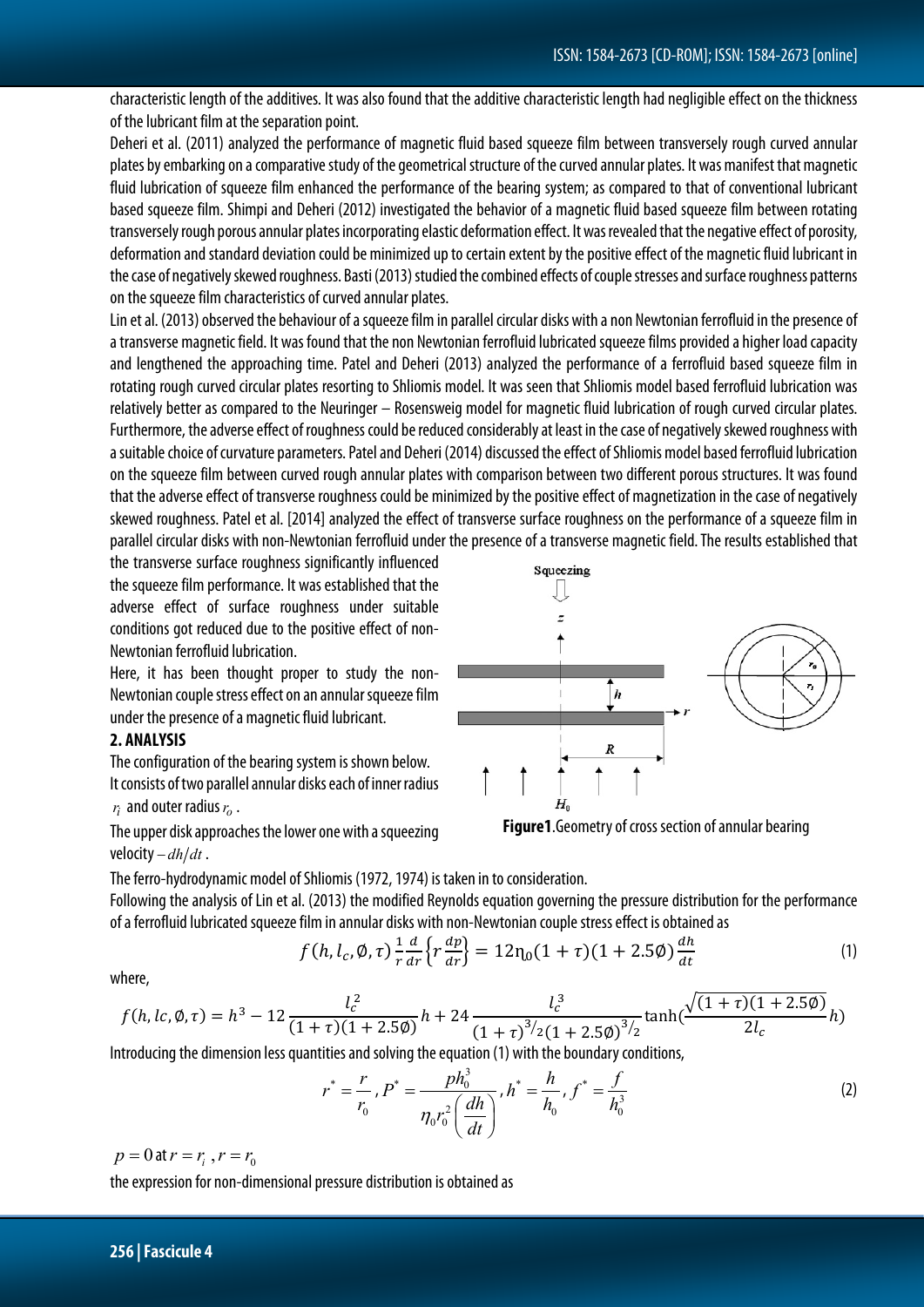$$
P^* = \frac{3(1+\tau)(1+2.5\phi)}{f^*} \left\{ r^{*2} + \frac{1}{\log K} \Big[ \Big( 1 - K^2 \Big) \log r^* \Big] - 1 \right\}
$$
(3)

where, aspect ratio is, 0  $K = \frac{r_i}{r_0}$ .

Integration of the film pressure over the film region yields the load carrying capacity in non-dimensional form as

$$
W^* = \frac{3}{2}(1+\tau)(1+2.5\phi)\left(K^2-1\right)\left[1-\frac{1}{\log K}\left(K^2-1\right)\right].\tag{4}
$$

In the limiting case  $r_i \rightarrow 0$  the results of Lin et al. (2013) can be had from the present analysis.

#### **3. RESULT & DISCUSSION**

It is clearly seen that the equation (3) determines the pressure distribution while the load carrying capacity is obtained from equation (4).





Figure 2 expresses the combined effect of volume concentration parameter and rotational viscosity parameter. It is found that the load carrying capacity rises sharply with increase in both the parameters, therefore the non Newtonian Ferro fluid lubricated squeeze

film provides higher load carrying capacity in comparison with Newtonian non ferro fluid cases.

Figure 3 underlines that the aspectratio also plays a good role in improving the performance of the bearing system by increasing the load carrying capacity.

However figure 4 makes it clear that the effect of volume concentration parameter on the distribution of load carrying capacity with respect to aspect ratioremains marginal.

## **4. CONCLUSION**

The non-Newtonian ferrofluid lubricated squeeze film provides higher load carrying capacity in comparison with





**Figure 4**. Variations of load carrying capacity w.r.to K &ф.

Newtonian non ferrofluid cases. It is needless to say that the aspect ratio may play crucial role in providing a better performance especially when the couple stress effect is at low level.

## **Nomenclature:**

| $C$ :                        | couple stress parameter, $C = l_c/h_0$ | $v_{\rm s}$ :      | squeezing velocity, $v_s = - \frac{dh}{dt}$                        |
|------------------------------|----------------------------------------|--------------------|--------------------------------------------------------------------|
| $h$ :                        | film thickness                         | $u, w$ :           | velocity components in the $r$ – and $z$ – directions              |
| $h_{0}$ :                    | initialfilm thickness                  | $\vec{V}$ :        | fluid velocity vector                                              |
| $H_0$ :                      | transverse magnetic field              | W:                 | load capacity                                                      |
| $\overline{H}$ :             | applied magnetic field vector          | $W^*$<br>$\bullet$ | non-dimensional load capacity                                      |
| $k_{\rm B}$ :                | Boltzmann constant                     | $\eta$ :           | viscosity of the suspension                                        |
| $m$ :                        | magnetic moment of a particle          | $\eta_0$ :         | viscosity of the main fluid                                        |
| $M_{\scriptscriptstyle E}$ : | equilibrium magnetization,             | $\eta_c$ :         | new material constant responsible for couple stress fluid property |
|                              | $M_F = nm(\coth \xi - 1/\xi)$          | $\mu_{0}$ :        | permeability of free space                                         |
| M:                           | magnetization vector                   | $\phi$ :           | volume concentration of particles                                  |